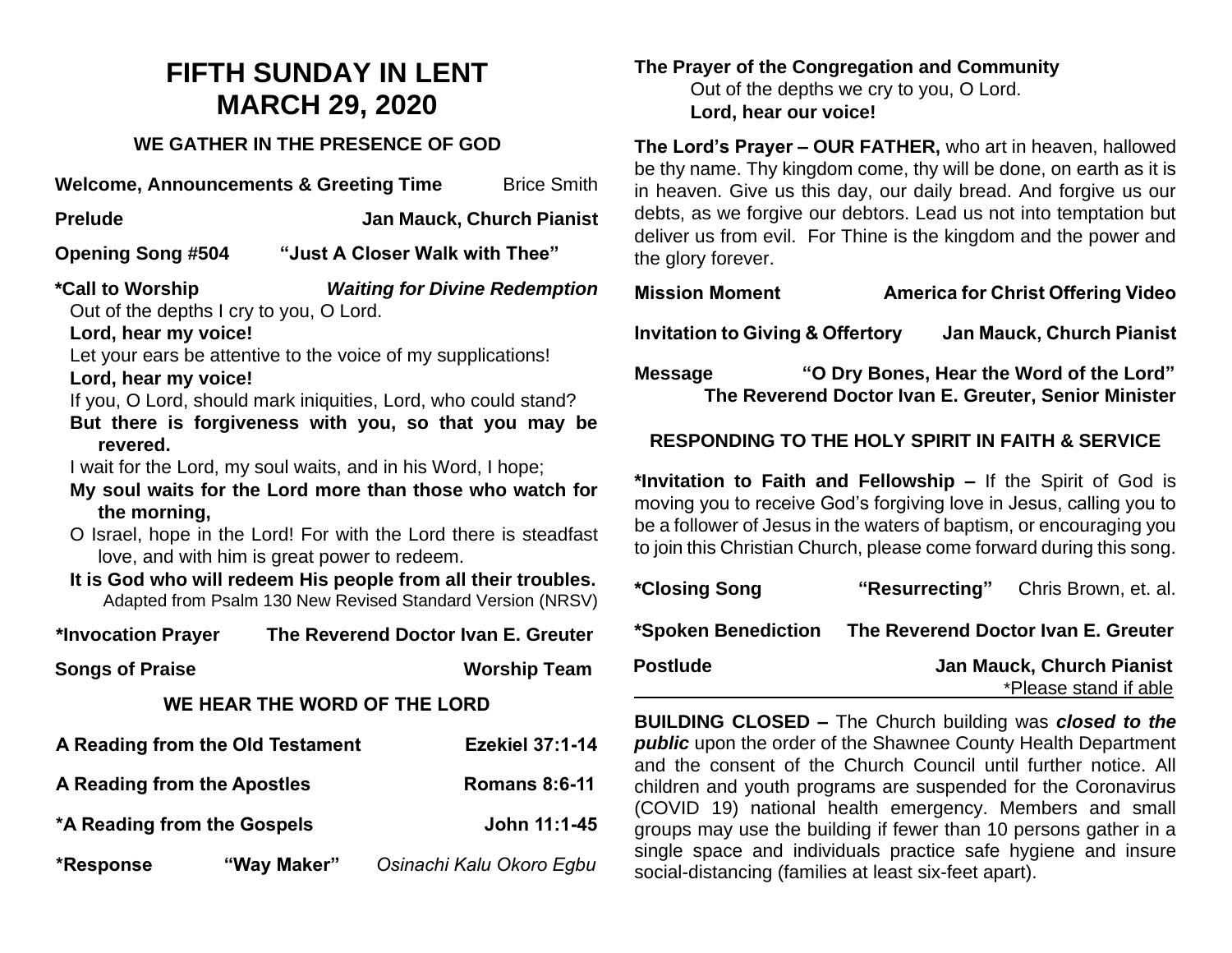**LENT -** (Anglo-Saxon *lencten*, which means "spring") is a solemn religious period of 40 days, not counting Sundays, when Christians repent, fast, and prepare for the coming of Easter. The season begins on Ash Wednesday and ends on Maundy Thursday. By observing the 40 days of Lent, Christians replicate Jesus Christ's sacrifice and withdrawal into the desert for 40 days.

**BELIEVER'S BAPTISM** – We practice "believer's baptism" which is the immersion of a person in water  $-$  regardless of age  $-$  who receives Jesus Christ as his/her personal Savior and publicly professes faith to walk the Jesus way. The Council schedules baptisms on Sunday mornings throughout the year. If you would like to be baptized, then come to the front during the last song or speak with the Minister or one of the Church leaders.

**THE LORD'S SUPPER –** We celebrate the Lord's Supper (Holy Communion) on the first Sunday of each month, and on special occasions. All persons of faith, regardless of age, race or church affiliation, are welcome to partake of the Table of the Lord. In solidarity with our brothers and sisters, we use only non-alcoholic grape juice. Please hold each element until everyone is served, then we will feast together. Gluten-free wafers are available upon request. Homebound delivery is available upon request.

**CARE CALLS –** Pastor Ivan continues to fulfill his vows and vocation calling during this current national crisis. He will be preaching on Sundays and teaching Bible studies online, as well as making pastoral visits upon request. Please contact him at the



Church Office or his home (785) 267-0936.

**American Baptist Church USA –** American Baptist Churches USA (ABCUSA) is one of the most diverse Christian denominations today, with approximately 5,000 local congregations comprised of 1.3 million members across the United States and Puerto Rico.

[www.abc-usa.org](http://www.abc-usa.org/)

O dry bones,

# **Resurrection** Hope

# WEST SIDE BAPTIST CHURCH

1008 SW Fourth Street | Topeka, KS 66606 Phone: (785) 233-4241 [www.wsbctopeka.org](http://www.wsbctopeka.org/)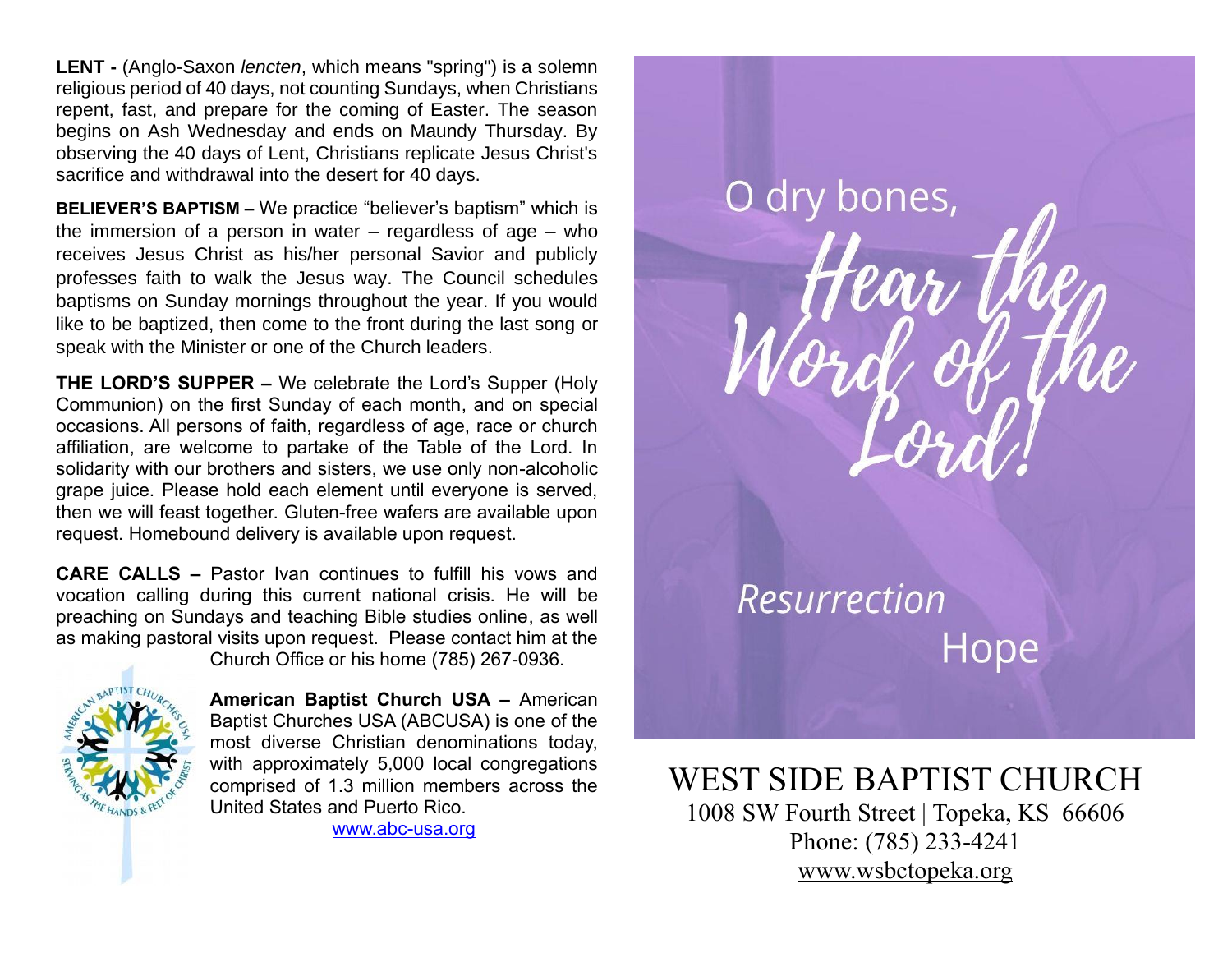## **#504 JUST A CLOSER WALK WITH THEE**

1 I am weak, but thou art strong; Jesus, keep me from all wrong; I'll be satisfied as long as I walk, let me walk close to thee.

#### Refrain:

Just a closer walk with thee, grant it, Jesus, is my plea, daily walking close to thee: let it be, dear Lord, let it be.

- 2 Through this world of toil and snares, if I falter, Lord, who cares? Who with me my burden shares? None but thee, dear Lord, none but thee. [Refrain]
- 3 When my feeble life is o'er, time for me will be no more; guide me gently, safely o'er to thy kingdom shore, to thy shore. [Refrain]

Author: Anonymous Tune Name: *CLOSER WALK* Composer: Anonymous Meter: Irregular Key: B♭ Major Copyright: Public Domain

## **#298 THE DAY OF RESURRECTION**

- 1 The day of resurrection! Earth, tell it out abroad; the Passover of gladness, the Passover of God. From death to life eternal, from sin's dominion free, our Christ has brought us over with hymns of victory.
- 2 Our hearts be pure from evil, that we may see aright the Lord in rays eternal of resurrection light; and, listening to his accents, may hear, so calm and plain, his own "all hail" and, hearing, may raise the victor strain.
- 3 Now let the heavens be joyful! Let earth its song begin! The world resound in triumph, and all that is therein; let all things seen and unseen their notes of gladness blend; for Christ the Lord has risen, our Joy that has no end.

| Author:     | John of Damascus, 8th c.  |              |
|-------------|---------------------------|--------------|
| Translator: | John M. Neale, 1818-1866  |              |
| Tune Name:  | LANCASHIRE                |              |
| Composer:   | Henry T. Smart, 1813-1879 | Key: C Major |
| Copyright:  | <b>Public Domain</b>      |              |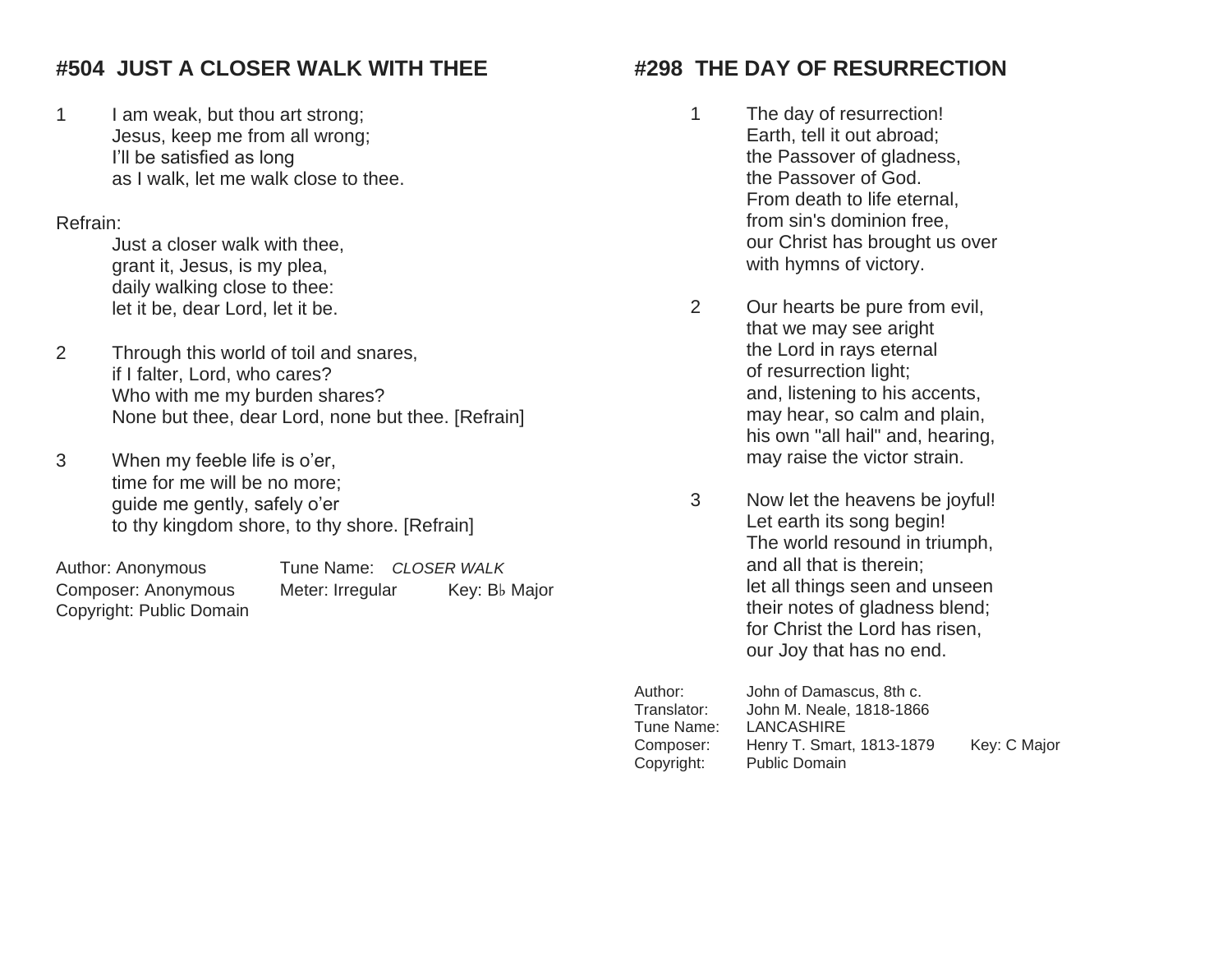# **Days Of Elijah**

# **Way Maker**

| Verse 1       | These are the days of Elijah<br>Declaring the Word of the Lord<br>And these are the days<br>Of Your servant Moses<br>Righteousness being restored                 | Verse 1       | You are here moving in our midst<br>I worship You I worship You<br>You are here working in this place<br>I worship You I worship You                                                                                                                |  |
|---------------|-------------------------------------------------------------------------------------------------------------------------------------------------------------------|---------------|-----------------------------------------------------------------------------------------------------------------------------------------------------------------------------------------------------------------------------------------------------|--|
|               | And though these are days<br>Of great trials<br>Of famine and darkness and sword<br>Still we are the voice<br>In the desert crying                                | Chorus        | (You are) Way Maker Miracle<br><b>Worker Promise Keeper</b><br>Light in the darkness<br>my God that is who You are                                                                                                                                  |  |
|               | Prepare ye the way of the Lord                                                                                                                                    | Verse 2       | You are here touching ev'ry heart<br>I worship You I worship You                                                                                                                                                                                    |  |
| <b>Chorus</b> | <b>Behold He comes</b><br>Riding on the clouds<br>Shining like the sun                                                                                            |               | You are here healing ev'ry heart<br>I worship You I worship You                                                                                                                                                                                     |  |
|               | At the trumpet call<br>So lift your voice<br>It's the year of Jubilee<br>And out of Zion's hill<br><b>Salvation comes</b>                                         | Verse 3       | You are here turning lives around<br>I worship You I worship You<br>You are here mending ev'ry heart<br>I worship You yeah I worship You Lord                                                                                                       |  |
| Verse 2       | And these are the days of Ezekiel<br>The dry bones becoming as flesh                                                                                              | Tag           | That is who You are (Repeat)                                                                                                                                                                                                                        |  |
|               | And these are the days<br>Of Your servant David<br>Rebuilding a temple of praise<br>And these are the days of the harvest<br>The fields are as white in the world | <b>Bridge</b> | Even when I don't see it You're working<br>Even when I don't feel it You're working<br>You never stop You never stop working<br>You never stop You never stop working                                                                               |  |
|               | And we are the laborers<br>In Your vineyard<br>Declaring the Word of the Lord                                                                                     |               | Composer - Osinachi Kalu Okoro Egbu © 2016 Integrity Music Europe<br>(Admin. by Capitol CMG Publishing (Integrity Music [DC Cook]) For<br>use solely with the SongSelect® Terms of Use. All rights reserved.<br>www.ccli.com CCLI License #11045747 |  |

Bridge There is no god like Jehovah (Repeat)

Composer - Robin Mark - © 1996 Song Solutions Daybreak (Admin. by Song Solutions **www.songsolutions.org**) For use solely with the SongSelect® Terms of Use. All rights reserved. [www.ccli.com](http://www.ccli.com/) CCLI License # 1104574